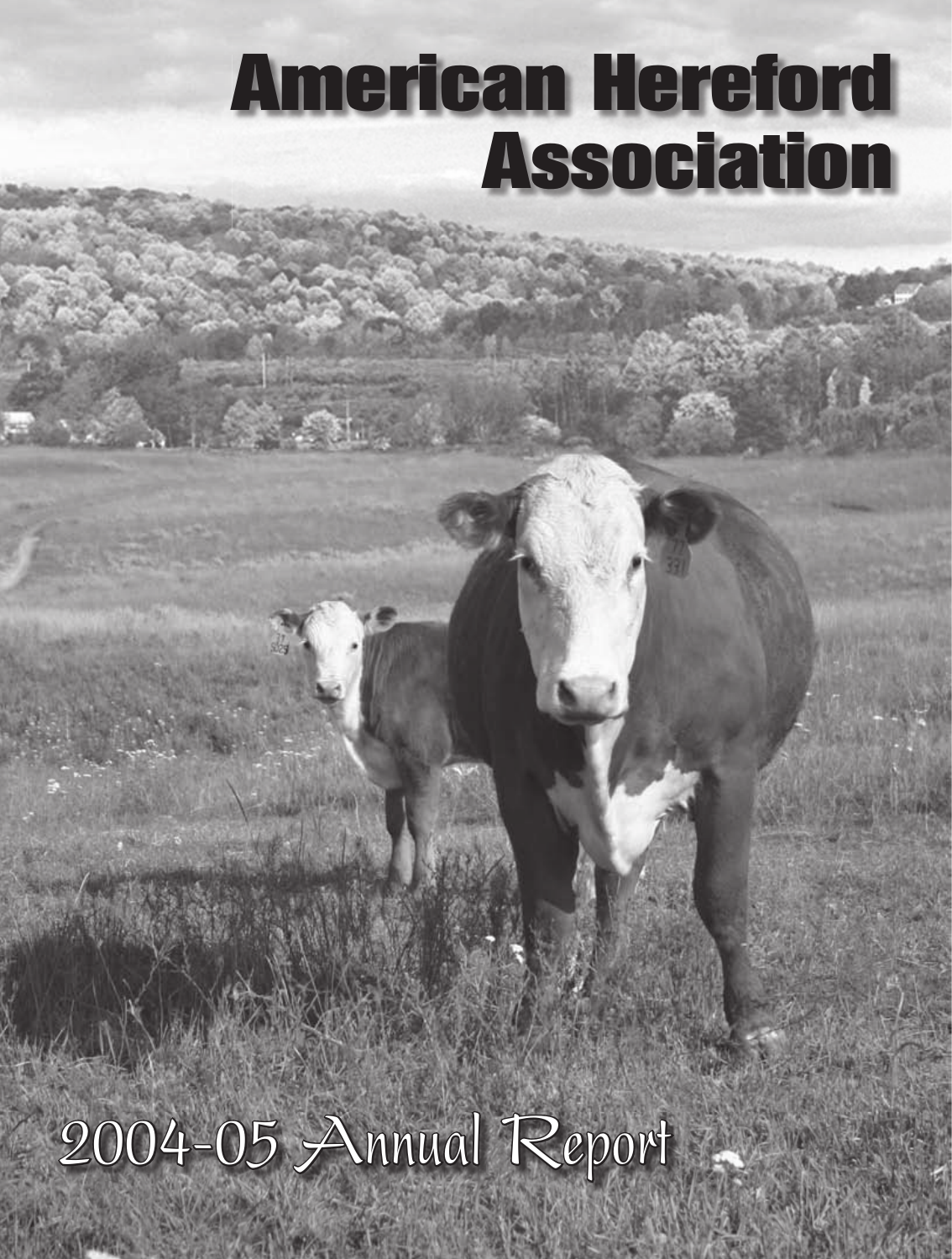

1501 Wyandotte • P.O. Box 014059 Kansas City, MO 64101 (zip code for street address is 64108) (816) 842-3757 • (816) 842-6931 fax *www.hereford.org*

**Executive vice president Craig Huffhines,** chuffhin@hereford.org

**Chief financial officer Leslie Mathews,** lmathews@hereford.org

> **Chief operating officer Jack Ward,** jward@hereford.org

**President Jack Holden** 377 Dupuyer Cutoff, Valier, MT 59486, jtholden@3rivers.net

**Vice president Dale Spencer** HC 63 Box 16B, Brewster, NE 68821, spencerhereford@neb-sandhills.net

**Directors Wes Hudson** 754 Hudson Rd., Harrison, AR 72601, wjhudson@cox-internet.com **John Loewen** Rt. 1 Box 221, Waukomis, OK 73773, loewen@ctrail.net **Bruce Orvis** 9601 State Hwy. 4, Farmington, CA 95230, orvisranch@juno.com **Wayne Mrnak** P.O. Box 826, Bowman, ND 58623, wmrnak@pop.ctctel.com **Steve Folkman** N. 250 Highview Rd., Ixonia, WI 53036, cnlfarm@execpc.com **LaVette Teeter** 2075 Landis Hwy., Mooresville, NC, 28115, WillVia1@aol.com **Jack Evans** P.O. Box 727, Winona, MS, 38967, eehje@dixie-net.com **Bill Cox** 155 W. Oliphant Ridge Rd., Pomeroy, WA 99347, cxranch@pomerory-wa.com **Hank DeShazer** 12000 E. Old San Antonio Rd., Hearne, TX 77859, hdeshazer@cablelock.com **Lee Haygood** R.R. 1 Box 36, Briscoe, TX 79011, lhaygood@nts-online.net **AHA Fees AHA membership fees**

\$1,000 for lifetime or \$15 annually **AHA member service fee –** \$100 **Member registration rates** Up to 4 months \$12; 4-8 months \$18 8-12 months \$25; more than 12 months \$50

# AHA Leaders





John Loewen Bruce Orvis Wayne Mrnak



Steve Folkman Jack Evans LaVette Teeter





Jack Holden Wes Hudson Dale Spencer



Bruce Orvis





Bill Cox Hank DeShazer Lee Haygood









## **2005 Committee Appointments**

**Executive Committee** Jack Holden, John Loewen, Bruce Orvis, Dale Spencer and Wayne Mrnak

**Show and Sale Committee** Jack Evans, Dale Spencer, Hank DeShazer, Lee Haygood and Wes Hudson

#### **Performance Committee/Beef Improvement**

Jack Holden, Wayne Mrnak, Bruce Orvis, Lee Haygood, Wes Hudson and Bill Cox

**Marketing Committee** Dale Spencer, Jack Evans,

LaVette Teeter and Steve Folkman

**Hereford Publications Inc.** Dale Spencer and LaVette Teeter

**Finance Committee** John Loewen, Hank DeShazer, Steve Folkman and LaVette Teeter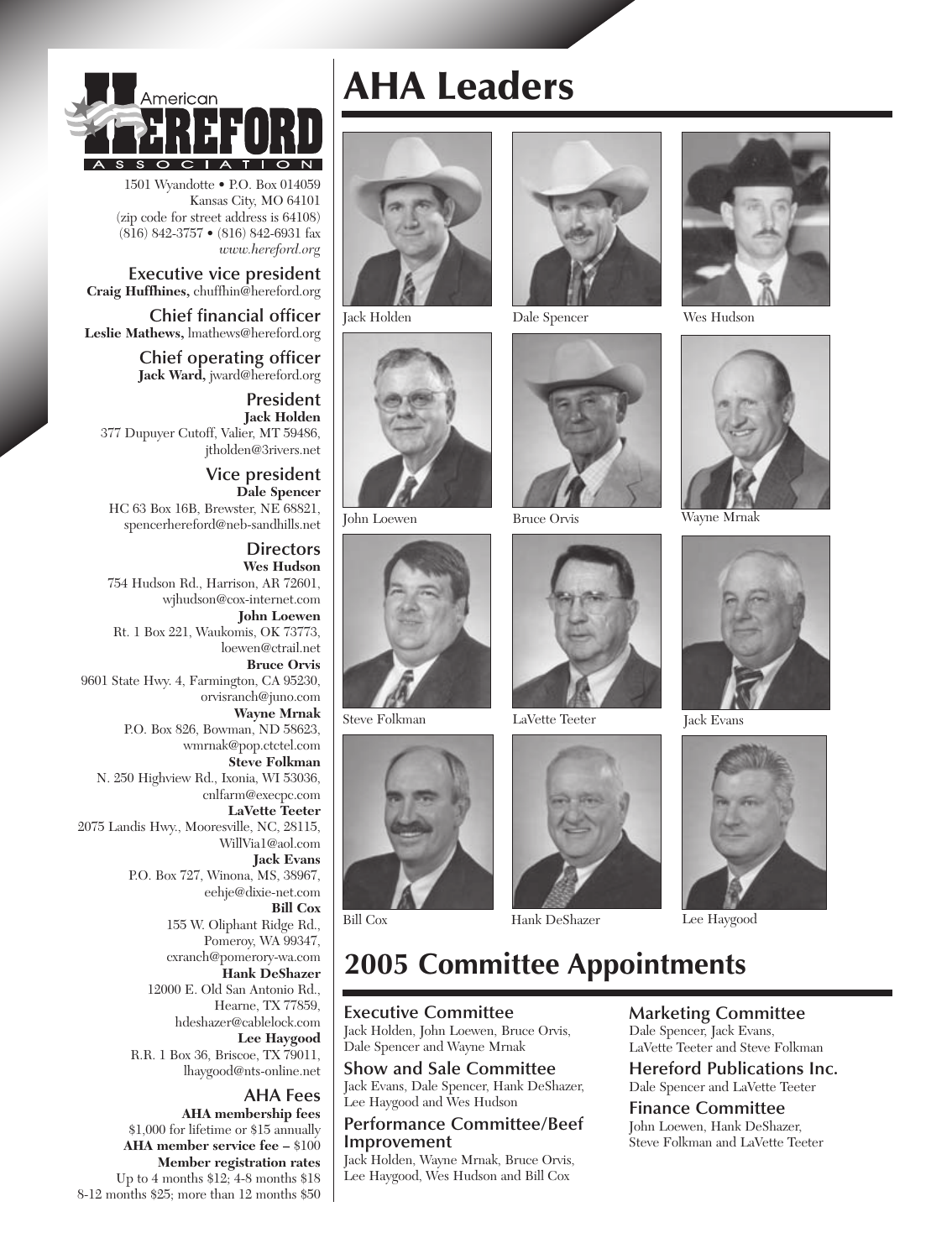

Congratulations Hereford breeders on another banner year for Hereford marketing. Once again, enthusiasm for the breed has grown across the country as commercial cattlemen have begun rethinking their breeding programs. As the cow herd has migrated to be heavily Angus based, Herefords have become the obvious choice to utilize on black cows for those cattlemen who understand the power of breed complimentarity and hybrid vigor.

It seems that cattlemen around the country are rediscovering what a great product the Hereford breed has and how much breed improvement has been made during the last 10 years.

#### **Registrations, inventories increase**

Strong attitudes and a strong marketplace have benefited the American Hereford Association (AHA). Once again the Association reported a terrific year. Business trends remain

# Executive Summary

# **A Banner Year**

*by Craig Huffhines, AHA executive vice president*

strong as the AHA experienced a 3.6% increase in registration, with total registrations reaching 71,330 head. Breeders reported 110,380 cows on inventory enrolled in the Whole Herd Total Performance Records (TPR™) program. This number is as impressive as ever as the Association begins its sixth full year of Whole Herd TPR.

Much of the strength in our seedstock marketing can be attributed to the seriousness Hereford breeders take in accurate performance recording. The AHA TPR program is quickly becoming the "gold standard" for performance testing in the U.S. seedstock industry.

The reason the Hereford breed remains popular today is because of its focus on profitability and profitable genetics. This year the Association launched four profit indexes designed to economically weigh relevant traits reported through the TPR program. Animals are ranked based on their ability to deliver profit in terms of dollars per head to a breeding system. Several industry leaders from around the country have commented on the uniqueness of these powerful tools.



Each index — Baldie Maternal Index (BMI\$), Brahman Influence Index (BII\$), Certified Hereford Beef Index (CHB\$) and Calving EZ Index (CEZ\$) — are designed for specific target markets where Hereford genetics are frequently used. We are happy that many Hereford breeders have been incorporating these indexes along with carcass expected progeny differences (EPDs) into their sale books.

#### **CHB continues growth**

The AHA's flagship marketing program and wholly owned subsidiary, Certified Hereford Beef (CHB) LLC, reported sterling results in 2004-05 as well. Forty-five million pounds of branded Certified Hereford Beef® product were sold to licensed retailers and food-service distributors, a 20% increase in boxed beef movement from the previous year's sales volume. This represented approximately 1,025 truckloads of product shipped.

More than 443,000 head of Hereford and Hereford-influenced cattle were sold into the program. Of those, 268,000 were certified and sorted into the CHB program.

AHA and CHB unveiled the Hereford Verified program in August. Although still in its infancy, we have great expectations for this marketing program that will help producers benefit from CHB demand by validating the source, age and genetic makeup of CHB-eligible feeder cattle. Hereford Verified provides the market, information and premiums without the risk of owning cattle through harvest.

#### **HPI continues to provide quality services**

Hereford Publications Inc. (HPI) reported its second straight year of profitability in 2004-05. We are very fortunate to have such a highquality communication piece with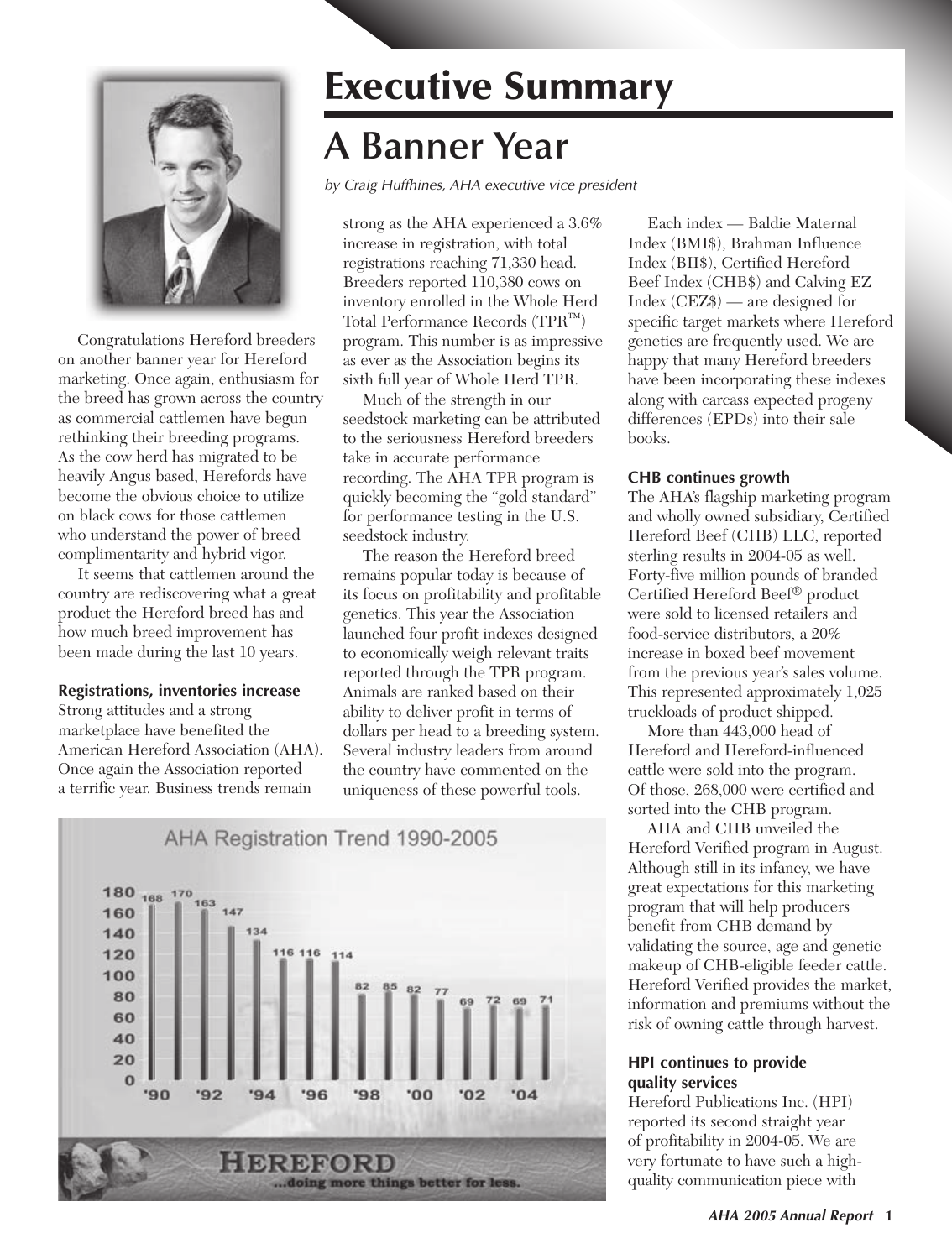

*Approximately 100 young Hereford enthusiasts attended the second Young Guns Conference Aug. 25-26 in Nebraska. The conference, which was sponsored in part by Gallagher Animal Management Solutions, included individual presentations and a panel discussion by leading industry animal scientists and American Hereford Association (AHA) staff. Thanks to Gallagher, online coverage of the event is available at* www.herefordyoungguns.com*. The site features synopses, PowerPoint® presentations saved as PDF files and audio and video archives of the presentations.*

the *Hereford World* magazine. Furthermore, we are fortunate to have state-of-the-art technology and a strong staff that delivers professional graphic layouts, interesting story lines and timely Association information to members and commercial bull customers.

This year breeders from around the country took advantage of the HPI staff members' talents by allowing

them to produce sale books and mail them along with the monthly magazine to active AHA members. The sale book program is generating terrific sale results for those taking advantage of the service.

#### **Association finances**

The AHA recorded another profitable year. Total revenues topped the \$5 million mark and the Association

announced a consolidated net profit of \$70,302. CHB LLC broke the \$1 million dollar mark (\$1,062,750) in revenue, Hereford Publication Inc. reported income of \$1.3 million and the AHA reported income of \$2.72 million.

#### **Building a plan**

In April the AHA Board of Directors and a group of breeder advisers developed seven core strategies for the future. Along with the strategies, objectives and initiatives were discussed and approved to assist staff in achieving the strategies. The seven core strategies are listed on the back cover of this year's Annual Report and a full report regarding the Strategic Plan is available in the November *Hereford World*. As a staff, we're excited about this road map that will lead us for the next five to seven years.

The AHA Board is to be commended for the vision and leadership they have provided to ensure a strong future for the organization and its members. When one considers the rapid popularity of the breed and the financial strength of the Association, the future looks promising.

### **What is the HYFA?**

The Hereford Youth Foundation of America (HYFA) was established in 1989 and is a not-for-profit  $501(c)(3)$ corporation dedicated exclusively to scholarship and educational support of youth in the business of raising Hereford cattle. The Foundation is governed by a board of directors, who are heavily involved in the Hereford industry and who have a vested interest in educating youth, developing leadership and encouraging young people to return to production agriculture.

HYFA's mission is to recruit, support, educate, train and identify future leaders who will appreciate and extend our nation's position as the bread and protein basket of the world.

#### **History**

HYFA was originally established to support the educational needs

of young members of the National Junior Hereford Association (NJHA), a membership organization that was formally established in 1965 as a young cattlemen arm of the American Hereford Association (AHA). The NJHA is one of the largest, strongest and most active agriculture youth programs in the country.

#### **The Focus**

Since the beginning, the focus of

the HYFA has primarily been geared toward supporting youth. Juniors can participate in a wide variety of contests and activities that are supported by the HYFA. Hereford youth have the opportunity to gain invaluable leadership skills that will enable them to become self-directing, educated leaders. In addition, each year the HYFA awards numerous scholarships to deserving Hereford youth.



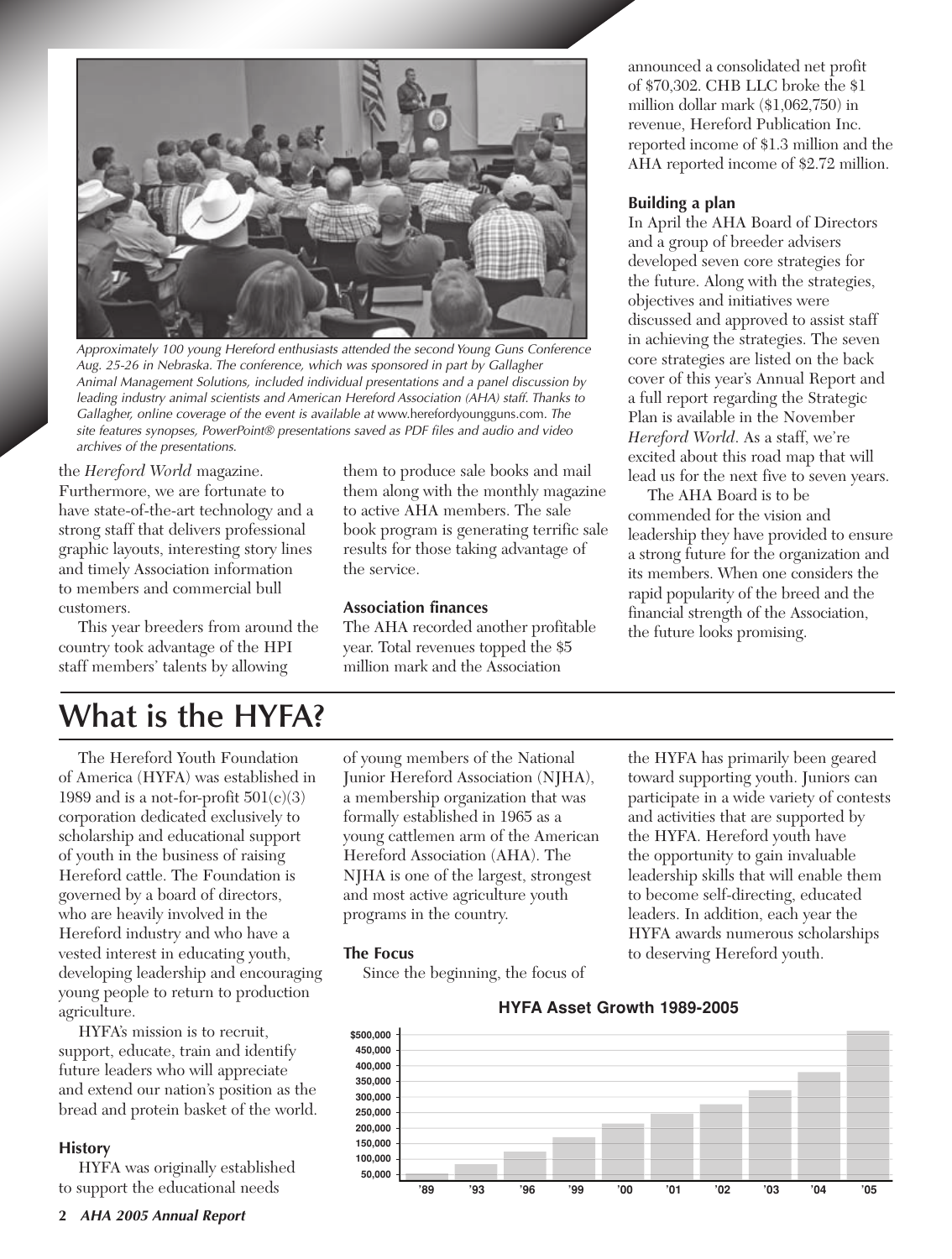# Departmental updates

#### **Registration department year-end figures**

- 3.6% increase in registrations
- 7.7% increase in transfers
- 424 new adult members
- 1,536 AHA Internet account holders (44% of adult membership)
- 706 online registry users (18.5% of adult membership)

#### **Fiscal year electronic data submission**

Animal recordings/registrations

18,996 records or 17.6%

Weaning performance

17,714 records or 22.7%

Yearling performance

 6,966 records or 23%

Inventory updates

33,822 records or 26.9%

#### **Performance department update**

- Introduced profit indexes  $(\$)$
- Continued educational Hereford 101 meetings and Young Guns Conference
- More than 80% of Hereford cattle registered came through the Total Performance Records (TPR) program
- Initiated research to evaluate stayability and fertility
- Implemented 60-day age slicing for BW and WW
- Pilot projects started to test Hereford genetics in commercial herds
- Continued genetic marker research with the University of Illinois
- More than 60% of the cattle turned in with YW also had ultrasound data collected
- Introduced the Gold TPR Breeder program

#### **Youth program continues to grow**

- The National Junior Hereford Association (NJHA) includes more than 2,000 junior members
- 450 new members during fiscal year 2005

# **Top 10 States in**   $Registrations$

- 1. Texas
- 2. Nebraska
- 3. Oklahoma
- 4. Kansas
- 5. South Dakota
- 6. Missouri
- 7. Montana
- 8. Illinois
- 9. North Dakota
- 10. Georgia
- More than 90 individuals participated in the PRIDE "Program for Reaching Individuals Determined to Excel" Convention at Kansas State University, July 28–31
- Mr. and Mrs. Jack Vanier, CK Ranch, Brookville, Kan., were honored as NJHA honorary members during PRIDE
- Hereford youth programs received more than \$20,000 thanks to the Hereford Youth Foundation of America (HYFA) and its supporters

#### **Highlights of the 2005 Junior National Hereford Expo (JNHE) in Milwaukee, Wis.**

- More than 1,100 head of cattle were shown by more than 600 exhibitors from 36 states
- More than 3,000 Hereford exhibitors, family members and spectators from across the nation and Europe were in attendance
- 450 juniors and adults participated in 20 contests and activities

#### **HPI 2004-05 statistics**

- The *Hereford World* included 1,059.5 pages of advertising (a 2% increase)
- • Creative Services had a 35% increase in business
- The *AI Book* was a new supplement to the March issue and included 64 pages
- The *Hereford Register* was a new feature of the July Herd Book and included 20 pages
- AHA field representatives attended 158 sales
- HPI received a first, second and honorable mention in the LPC Critique Contest
- Angie Stump Denton was hired as editor of the *Hereford World*
- Kelly Hale was promoted to advertising coordinator
- Jay Elfeldt named north central region field representative

# **Top 10 Hereford Breeders by Registration**

| Member | <b>Registrations</b> |
|--------|----------------------|
|        |                      |
|        |                      |
|        |                      |
|        |                      |
|        |                      |
|        |                      |
|        |                      |
|        |                      |
|        |                      |
|        |                      |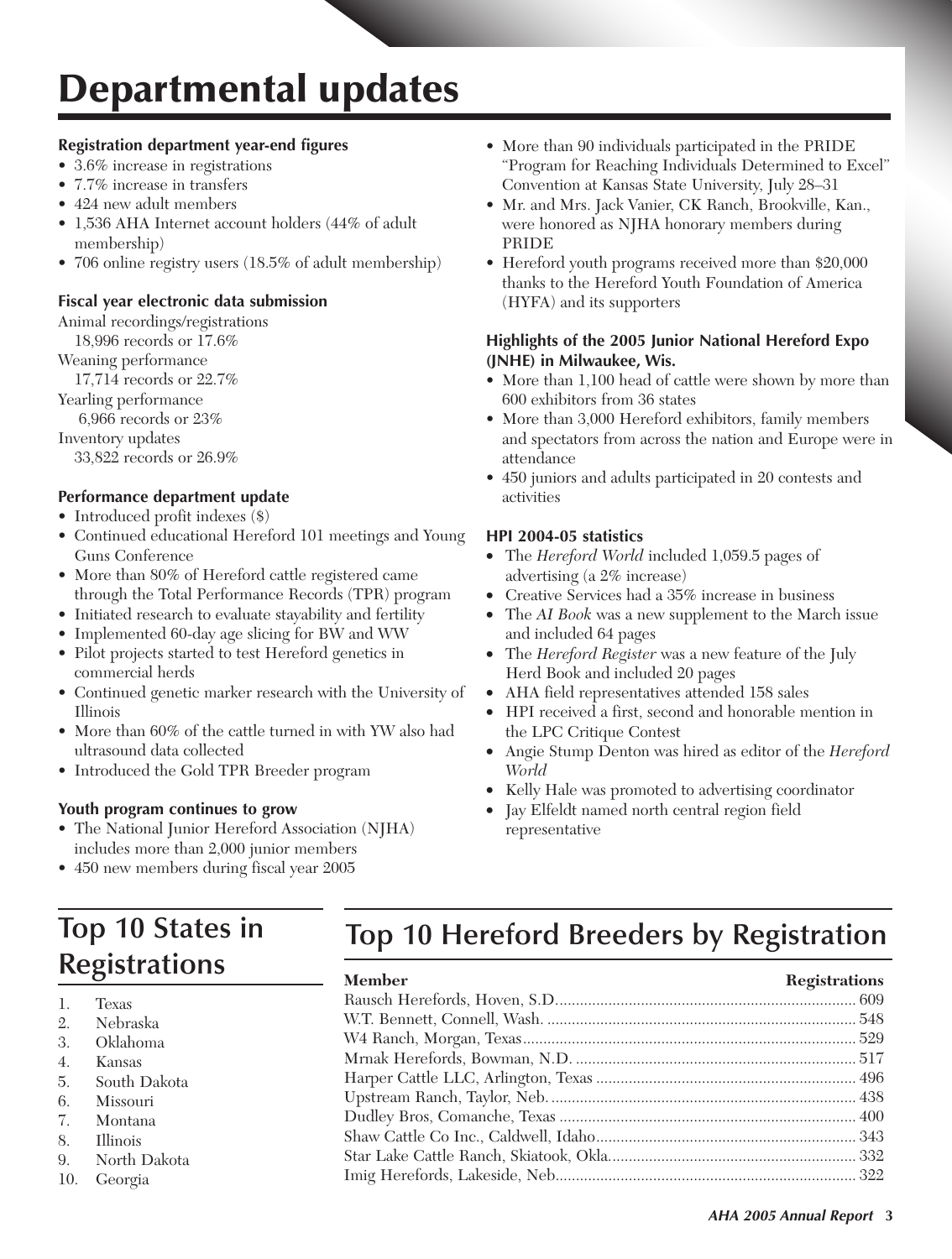# **2005 Certified Hereford Beef LLC Fiscal Year Results**

2005 was a transition year for Certified Hereford Beef (CHB) LLC. The program added a Choice option for its customers and committed significant resources to Hereford Verified, a closed-loop supply network that connects seedstock and cowcalf producers to the downstream performance and marketing of their cattle. CHB LLC grew stores and tonnage, adding Russ's Markets, two private-label retail accounts and nine new food-service distributors. However, there was a sizeable setback, the loss of Big Y World Class Markets, a major east coast customer.

In all, Certified Hereford Beef continued its four consecutive years of double-digit growth and has now averaged 27% annualized growth since 1997. With the addition of the Choice program, CHB required more than 400,000 head of white-faced cattle to supply its three packing sites.

#### **Highlights of the year**

- Doug Miller named vice president of sales in November
- CHB Choice launched at National Beef's Dodge City plant in December
- Russ's Markets, Lincoln, Neb., joins Certified Hereford Beef in January
- Connie Couch is named business information specialist
- CHB Marketing Library and Exclusive Food Photography debuts in May
- Big Y ends its two-year relationship with CHB LLC in favor of Choice and natural beef. Big Y is the first retailer to quit Certified Hereford Beef in four years
- CHB LLC and the American Hereford Association launched Hereford Verified in August to source verify CHB-eligible cattle
- CHB Boot Camp trained 50 Hereford breeders to utilize CHB marketing tools



| Year | <b>Carcasses</b><br><b>Certified</b> | Cattle<br><b>Harvested</b> | <b>Certification</b><br>Rate | <b>Growth from</b><br><b>Previous Year</b> |
|------|--------------------------------------|----------------------------|------------------------------|--------------------------------------------|
| 2001 | 53,561                               | 87,018                     | 62%                          | 59%                                        |
| 2002 | 87,752                               | 125,948                    | 70%                          | 64%                                        |
| 2003 | 137.089                              | 226,185                    | 61%                          | 56%                                        |
| 2004 | 215,061                              | 322,407                    | 67%                          | 57%                                        |
| 2005 | 268,824                              | 443,411                    | 61%                          | 25%                                        |

#### **Fiscal Year Certified Hereford Beef Sales Growth**



| Year | <b>Pounds of</b><br><b>Beef Sold</b> | <b>Sales</b><br>Growth |
|------|--------------------------------------|------------------------|
| 2001 | 11,941,467                           | 8%                     |
| 2002 | 23,932,161                           | 100%                   |
| 2003 | 32,528,871                           | 36%                    |
| 2004 | 37,982,284                           | 17%                    |
| 2005 | 45,485,071                           | 20%                    |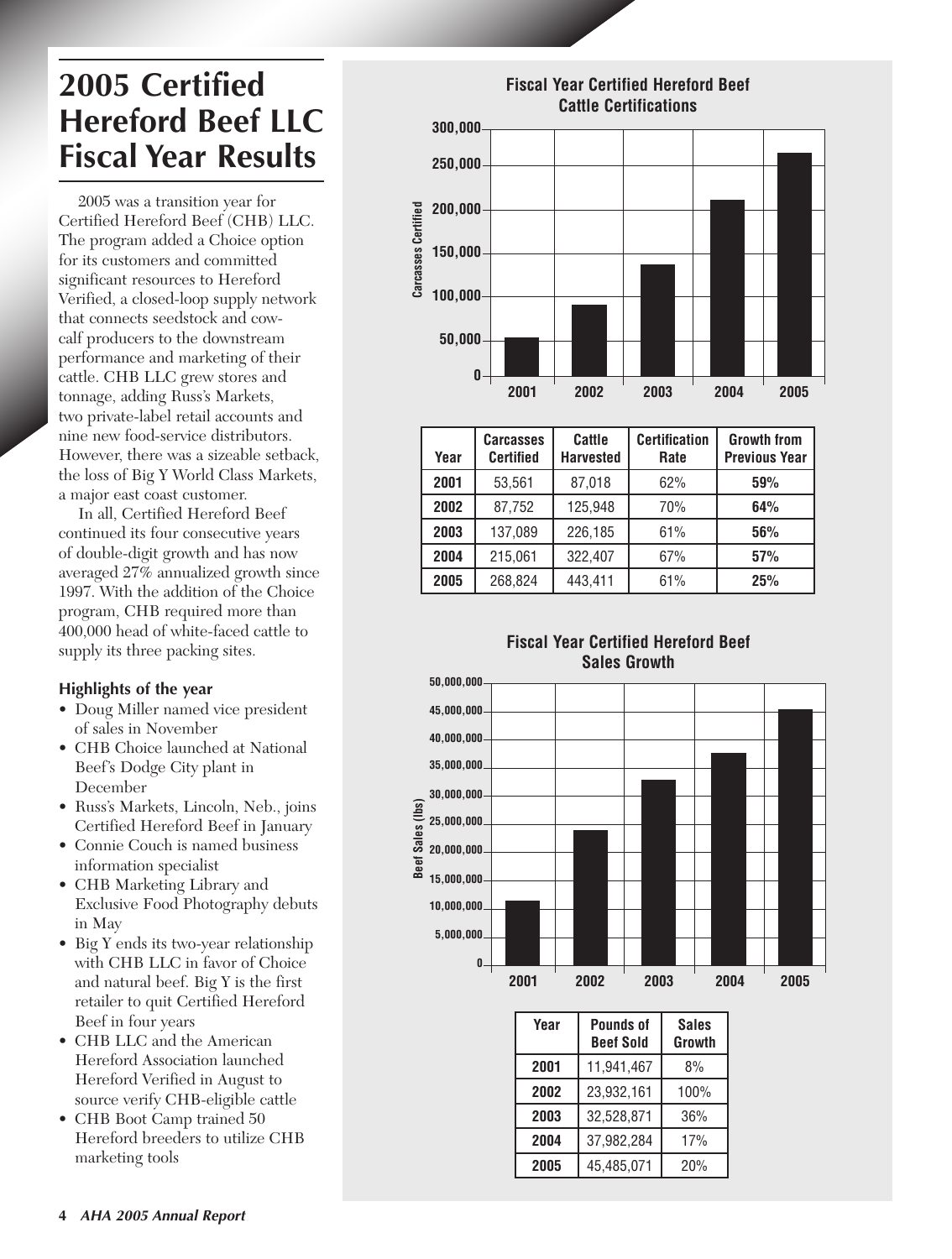#### **2004-05 Registrations, Transfers and Memberships**

| <b>State</b>            | <b>Registrations</b> | <b>Transfers</b> |                | 2004-00 REGISTRATIONS, TRANSPERS AND MEMBERSHIPS |                  | Cow Inventory Active Members Juniors Registration Rank |
|-------------------------|----------------------|------------------|----------------|--------------------------------------------------|------------------|--------------------------------------------------------|
| <b>Alabama</b>          | 900                  | 739              | 1,532          | 32                                               | $20\,$           | 25                                                     |
| <b>Arkansas</b>         | 903                  | 239              | 1,221          | 58                                               | 39               | 24                                                     |
| <b>Arizona</b>          | 325                  | 46               | 503            | $\boldsymbol{9}$                                 | $\boldsymbol{0}$ | 39                                                     |
| California              | 1,774                | 779              | 2,902          | 120                                              | 74               | 13                                                     |
| Colorado                | 1,290                | 368              | 1,901          | 66                                               | 12               | 19                                                     |
| Connecticut             | 70                   | $51\,$           | 188            | $13\,$                                           | 19               | $44\,$                                                 |
| <b>Delaware</b>         | 38                   | 28               | 46             | $6\phantom{.}6$                                  | $\,2$            | 46                                                     |
| Florida                 | 217                  | 33               | 226            | 12                                               | $\mathbf 1$      | 40                                                     |
| Georgia                 | 2,137                | 1,791            | 3,577          | 87                                               | 50               | 10                                                     |
| Iowa                    | 1,132                | 371              | 2,226          | 82                                               | 53               | 22                                                     |
| <b>Idaho</b>            | 2,118                | 1,014            | 2,424          | $72\,$                                           | 21               | 11                                                     |
| <b>Illinois</b>         | 2,538                | 1,088            | 4,432          | 175                                              | 173              | $8\,$                                                  |
| Indiana                 | 1,453                | 1,000            | 2,455          | 142                                              | 118              | 17                                                     |
| <b>Kansas</b>           | 4,166                | 2,204            | 7,001          | 137                                              | 69               | $\sqrt{4}$                                             |
| Kentucky                | 1,288                | 840              | 2,512          | 84                                               | 29               | 20                                                     |
| Louisiana               | 552                  | 337              | 683            | $44\,$                                           | 34               | 33                                                     |
| <b>Massachusetts</b>    | 17                   | 17               | 69             | $\overline{4}$                                   | $\mathbf 1$      | $47\,$                                                 |
| <b>Maryland</b>         | 395                  | 233              | 760            | 38                                               | 39               | 36                                                     |
| Maine                   | $39\,$               | 59               | 127            | $8\,$                                            | $\rm 5$          | $45\,$                                                 |
| Michigan                | $717\,$              | 524              | 1,083          | 62                                               | 47               | 31                                                     |
| <b>Minnesota</b>        | 1,183                | 619              | 2,613          | 96                                               | 36               | $21\,$                                                 |
| Missouri                | 3,156                | 1,521            | 4,793          | 173                                              | 77               | $\,6\,$                                                |
| Mississippi             | 780                  | 591              | 859            | 43                                               | 30               | 28                                                     |
| <b>Montana</b>          | 2,973                | 1,050            | 4,334          | 69                                               | 19               | $\sqrt{ }$                                             |
| <b>North Carolina</b>   | 826                  | 664              | 1,408          | $75\,$                                           | 18               | 26                                                     |
| North Dakota            | 2,143                | 604              | 3,405          | 59                                               | $22\,$           | $\boldsymbol{9}$                                       |
| Nebraska                | 4,582                | 1,474            | 7,321          | 138                                              | $54\,$           | $\mathbf 2$                                            |
| <b>New Hampshire</b>    | 73                   | 22               | $91\,$         | $8\,$                                            | $\bf 5$          | 43                                                     |
| New Jersey              | 115                  | 36               | 139            | 14                                               | $8\,$            | $41\,$                                                 |
| <b>New Mexico</b>       | 789                  | 1,320            | 1,247          | 33                                               | $8\,$            | 27                                                     |
| <b>Nevada</b>           | 358                  | 49               | 566            | 12                                               | $\boldsymbol{9}$ | 38                                                     |
| <b>New York</b><br>Ohio | 392                  | 261              | 530            | $53\,$                                           | $29\,$           | 37                                                     |
| <b>Oklahoma</b>         | 1,063                | 691              | 2,208          | 108<br>153                                       | $55\,$<br>$82\,$ | 23<br>$\mathfrak{Z}$                                   |
| Oregon                  | 4,298<br>1,695       | 2,851<br>557     | 4,829<br>2,636 | $89\,$                                           | $35\,$           | 16                                                     |
| Pennsylvania            | $711\,$              | 312              | 1,001          | 61                                               | $42\,$           | 32                                                     |
| <b>Rhode Island</b>     | 12                   | $\boldsymbol{0}$ | 29             | 1                                                | $\mathbf 1$      | $48\,$                                                 |
| South Carolina          | 492                  | 293              | 1,148          | $29\,$                                           | 11               | 35                                                     |
| South Dakota            | 4,014                | 1,148            | 6,972          | $85\,$                                           | $40\,$           | $\rm 5$                                                |
| <b>Tennessee</b>        | 1,740                | 1,081            | 2,392          | 95                                               | $57\,$           | $14\,$                                                 |
| <b>Texas</b>            | 10,756               | 5,413            | 15,063         | 411                                              | 156              | $\mathbf 1$                                            |
| Utah                    | 734                  | $155\,$          | 1,084          | $26\,$                                           | $\boldsymbol{0}$ | 30                                                     |
| Virginia                | 760                  | 566              | 1,238          | 60                                               | 26               | 29                                                     |
| <b>Vermont</b>          | 111                  | $58\,$           | 181            | $\overline{7}$                                   | $\bf 5$          | $42\,$                                                 |
| Washington              | 1,737                | 467              | 2,558          | 89                                               | $57\,$           | $15\,$                                                 |
| Wisconsin               | 1,401                | 890              | 2,391          | 131                                              | $74\,$           | $18\,$                                                 |
| <b>West Virgina</b>     | 537                  | 256              | 819            | $48\,$                                           | $\overline{7}$   | 34                                                     |
| Wyoming                 | 1,830                | 269              | 2,657          | 36                                               | 13               | $12\,$                                                 |

**Total** 71,330 34,979 110,380 3,453 1,782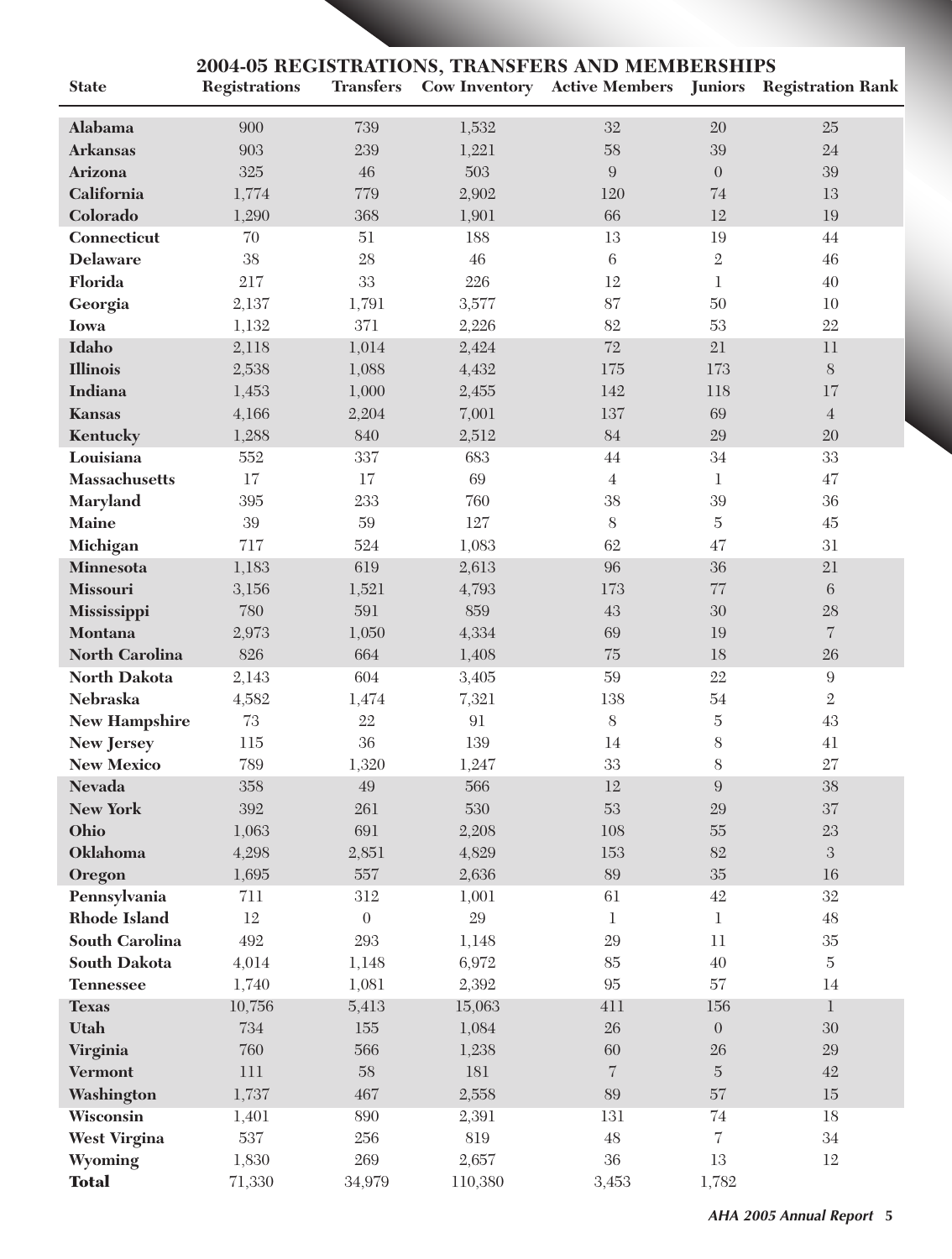#### AMERICAN HEREFORD ASSOCIATION AND SUBSIDIARIES CONSOLIDATED STATEMENTS OF FINANCIAL POSITION, AUGUST 31, 2005 AND 2004 **ACCETE**

|                               | ASSE 15                           |      |
|-------------------------------|-----------------------------------|------|
|                               | 2005                              | 2004 |
| <b>CURRENT ASSETS</b>         |                                   |      |
|                               |                                   |      |
|                               |                                   |      |
|                               |                                   |      |
|                               |                                   |      |
|                               |                                   |      |
|                               |                                   |      |
|                               |                                   |      |
|                               |                                   |      |
| PROPERTY, PLANT AND EQUIPMENT |                                   |      |
|                               |                                   |      |
|                               |                                   |      |
|                               |                                   |      |
|                               |                                   |      |
|                               |                                   |      |
|                               |                                   |      |
|                               |                                   |      |
|                               |                                   |      |
|                               |                                   |      |
| OTHER ASSETS $\frac{1}{48}$   |                                   |      |
|                               |                                   |      |
|                               | <b>LIABILITIES AND NET ASSETS</b> |      |
|                               | 2005                              | 9004 |

| <b>CURRENT LIABILITIES</b>                                                                                                                                                                                                                                                                                                                                                                                                                                                                                            |  |
|-----------------------------------------------------------------------------------------------------------------------------------------------------------------------------------------------------------------------------------------------------------------------------------------------------------------------------------------------------------------------------------------------------------------------------------------------------------------------------------------------------------------------|--|
| ${\bf \emph{Current portion of long-term debt} \emph{.}\normalsize \text{\normalsize $\$6,640$} \emph{Prepayments from breeders} \emph{.}\normalsize \text{\normalsize $\text{\emph{129,174}}\normalsize \text{\normalsize $\text{\emph{129,174}}\normalsize \text{\normalsize $\text{\emph{129,174}}\normalsize \text{\normalsize $\text{\emph{129,174}}\normalsize \text{\normalsize $\text{\emph{129,174}}}\normalsize \text{\normalsize $\text{\emph{129,174}}}\normalsize \text{\normalsize $\text{\emph{129,17$ |  |
|                                                                                                                                                                                                                                                                                                                                                                                                                                                                                                                       |  |
|                                                                                                                                                                                                                                                                                                                                                                                                                                                                                                                       |  |
|                                                                                                                                                                                                                                                                                                                                                                                                                                                                                                                       |  |
|                                                                                                                                                                                                                                                                                                                                                                                                                                                                                                                       |  |
| $\begin{minipage}{0.9\linewidth} \textbf{Defered subscription and advertising revenue} \textbf{} \textbf{} \textbf{} \textbf{} \textbf{} \textbf{} \textbf{} \textbf{} \textbf{} \textbf{} \textbf{} \textbf{} \textbf{} \textbf{} \textbf{} \textbf{} \textbf{} \textbf{} \textbf{} \textbf{} \textbf{} \textbf{} \textbf{} \textbf{} \textbf{} \textbf{} \textbf{} \textbf{} \textbf{} \textbf{} \textbf{} \textbf{} \textbf{$                                                                                      |  |
|                                                                                                                                                                                                                                                                                                                                                                                                                                                                                                                       |  |
| <b>OTHER LIABILITIES</b>                                                                                                                                                                                                                                                                                                                                                                                                                                                                                              |  |
|                                                                                                                                                                                                                                                                                                                                                                                                                                                                                                                       |  |
| <b>NET ASSETS</b>                                                                                                                                                                                                                                                                                                                                                                                                                                                                                                     |  |
|                                                                                                                                                                                                                                                                                                                                                                                                                                                                                                                       |  |
|                                                                                                                                                                                                                                                                                                                                                                                                                                                                                                                       |  |
|                                                                                                                                                                                                                                                                                                                                                                                                                                                                                                                       |  |
|                                                                                                                                                                                                                                                                                                                                                                                                                                                                                                                       |  |

#### CONSOLIDATED STATEMENTS OF ACTIVITIES FOR THE YEARS ENDED AUGUST 31, 2005 AND 2004

|                                                          | 2005 | 2004 |
|----------------------------------------------------------|------|------|
| CHANGES IN UNRESTRICTED NET ASSETS, REVENUES AND SUPPORT |      |      |
|                                                          |      |      |
|                                                          |      |      |
|                                                          |      |      |
|                                                          |      |      |
|                                                          |      |      |
|                                                          |      |      |
| <b>EXPENSES</b>                                          |      |      |
|                                                          |      |      |

See accompanying notes to consolidating financial statements.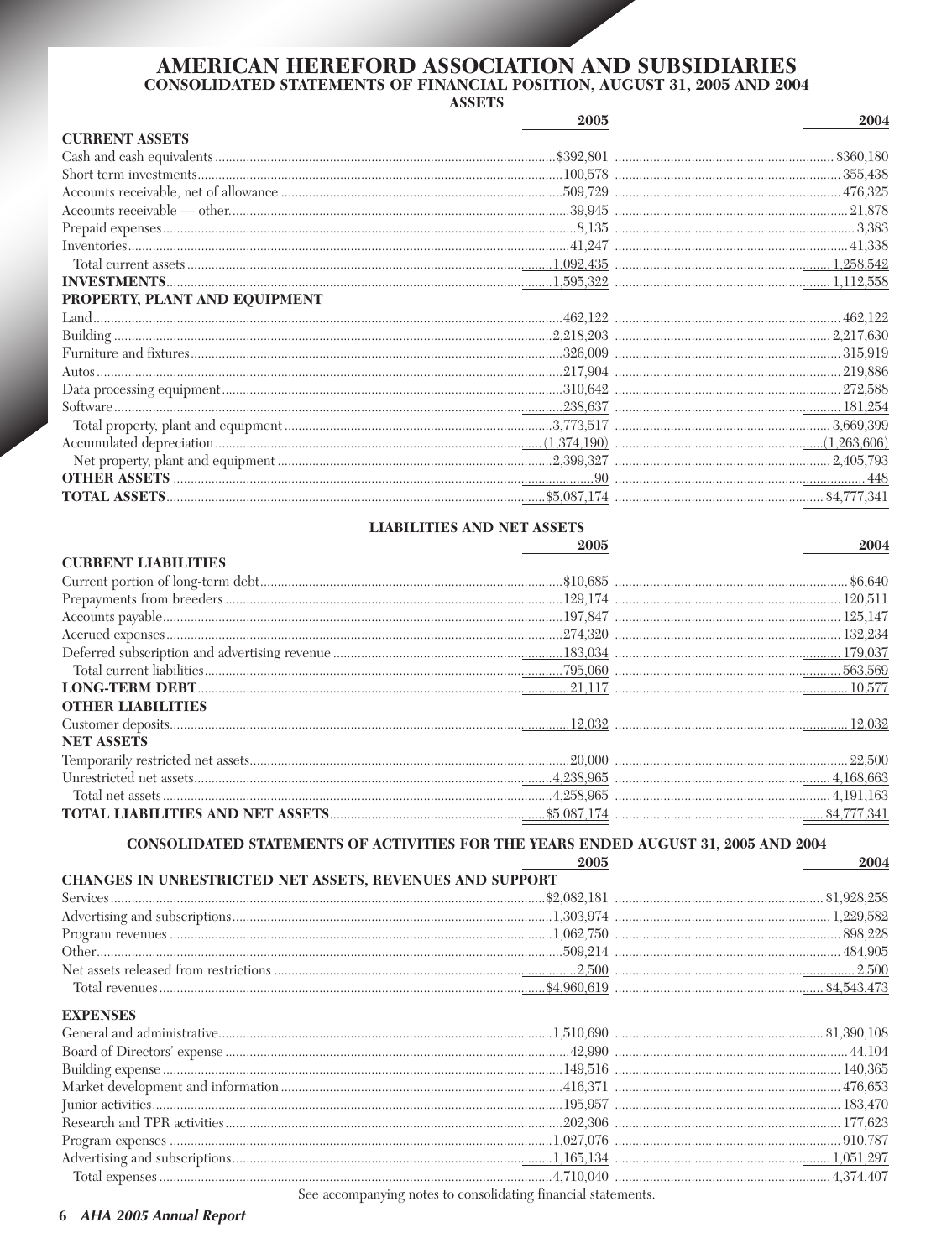|                                                                                                       | 2005 | 2004 |
|-------------------------------------------------------------------------------------------------------|------|------|
| REVENUES OVER EXPENSES BEFORE DEPRECIATION                                                            |      |      |
|                                                                                                       |      |      |
|                                                                                                       |      |      |
| <b>OTHER INCOME (EXPENSES)</b>                                                                        |      |      |
|                                                                                                       |      |      |
|                                                                                                       |      |      |
|                                                                                                       |      |      |
|                                                                                                       |      |      |
|                                                                                                       |      |      |
|                                                                                                       |      |      |
| <b>CHANGES IN TEMPORARILY RESTRICTED NET ASSETS</b>                                                   |      |      |
|                                                                                                       |      |      |
|                                                                                                       |      |      |
|                                                                                                       |      |      |
|                                                                                                       |      |      |
| NET ASSETS (DEFICIENCY IN ASSETS) AT BEGINNING OF YEAR                                                |      |      |
|                                                                                                       |      |      |
| NET ASSETS (DEFICIENCY IN ASSETS) AT END OF YEAR                                                      |      |      |
|                                                                                                       |      |      |
| CONSOLIDATED STATEMENTS OF CASH FLOWS FOR THE YEARS ENDED AUGUST 31, 2005 AND 2004                    |      |      |
|                                                                                                       |      | 2004 |
| <b>CASH FLOWS FROM OPERATING ACTIVITIES</b>                                                           | 2005 |      |
|                                                                                                       |      |      |
| Adjustments to reconcile change in net assets to net cash provided by (used in) operating activities: |      |      |
|                                                                                                       |      |      |
|                                                                                                       |      |      |
|                                                                                                       |      |      |
|                                                                                                       |      |      |
| (Increase) decrease in assets:                                                                        |      |      |
|                                                                                                       |      |      |
|                                                                                                       |      |      |
|                                                                                                       |      |      |
|                                                                                                       |      |      |
|                                                                                                       |      |      |
| Increase (decrease) in liabilities:                                                                   |      |      |
|                                                                                                       |      |      |
|                                                                                                       |      |      |
|                                                                                                       |      |      |
|                                                                                                       |      |      |
|                                                                                                       |      |      |
| <b>CASH FLOWS FROM INVESTING ACTIVITIES</b>                                                           |      |      |
|                                                                                                       |      |      |
|                                                                                                       |      |      |
|                                                                                                       |      |      |
|                                                                                                       |      |      |
|                                                                                                       |      |      |
| CASH FLOWS FROM FINANCING ACTIVITIES                                                                  |      |      |
|                                                                                                       |      |      |
|                                                                                                       |      |      |
| <b>NET INCREASE (DECREASE) IN CASH</b>                                                                |      |      |
|                                                                                                       |      |      |
| CASH AND CASH EQUIVALENTS,                                                                            |      |      |
|                                                                                                       |      |      |
| CASH AND CASH EQUIVALENTS,                                                                            |      |      |
|                                                                                                       |      |      |

 $\rm{See}\,\,accompanying$  notes to consolidating financial statements.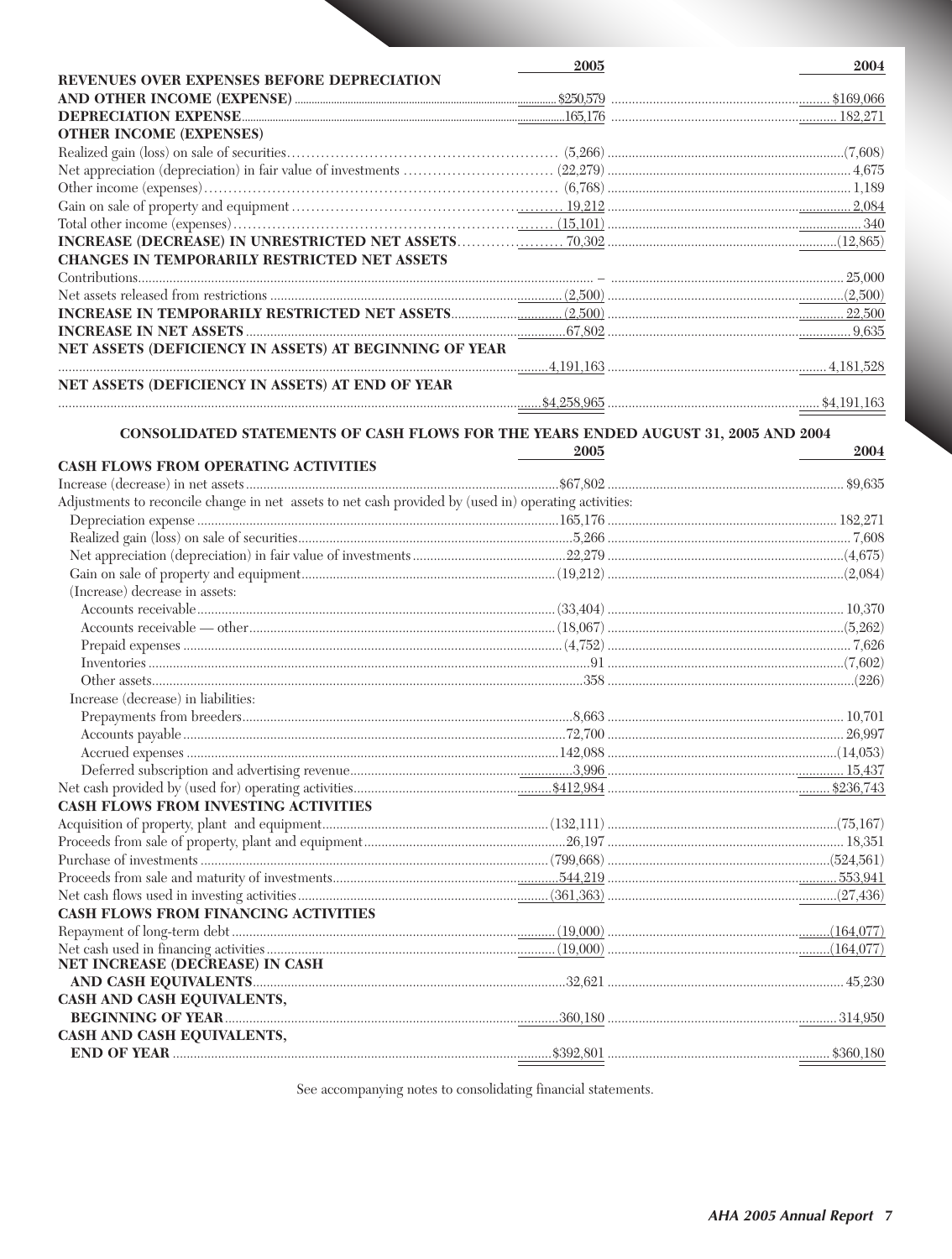#### **NOTES TO THE CONSOLIDATING FINANCIAL STATEMENTS AUGUST 31, 2005 AND 2004 NOTE 1 - SIGNIFICANT ACCOUNTING POLICIES**

**Nature of Operations** The American Hereford Association (Association) conducts research and experiments in the breeding of Hereford cattle, compiles and preserves pedigree records for owners and breeders; participates in and promotes fairs, exhibitions and cattle shows to encourage the breeding of Hereford cattle and assists with the promotion of the end product produced from Hereford cattle. Members and subscribers of the Association, Hereford Publication, Inc. (HPI) and American Beef Records Association (ABRA) are primarily owners and breeders of Hereford cattle. The members and subscribers are located worldwide, however the largest concentration is within the United States.

HPI provides publication services to Hereford cattle ranches and publishes a monthly magazine. ABRA is established to provide computer consultation in herd planning and management, breeding services and marketing for commercial livestock.

**Certified Hereford Beef, LLC** The Association is the sole member of Certified Hereford Beef LLC (CHB). CHB strives to increase demand for Hereford cattle by promoting Hereford beef as a premium beef product under the Certified Hereford Beef® trademark. CHB was formed as a limited liability company on September 1, 2001. Prior to that date, CHB's activities were performed and accounted for within the Association.

**Basis of Consolidation** The consolidating financial statements include the Association and its wholly owned subsidiaries, Hereford Publications, Inc. (HPI), Certified Hereford Beef LLC (CHB) and American Beef Records Association (ABRA). All material intercompany transactions have been eliminated in the consolidation.

**Management Estimates** Management uses estimates and assumptions in preparing financial statements in accordance with accounting principles generally accepted in the United States. These estimates and assumptions affect the reported amounts of assets and liabilities, the disclosure of contingent assets and liabilities, and the reported revenues and expenses. Actual results could vary from the estimates that were used.

**Basis of Financial Statement Presentation** The Association reports information regarding its financial position and activities according to three classes of net assets. Net assets are reported as follows:

- Unrestricted net assets, which are funds available for any purpose.
- Temporarily restricted net assets represent contributions whose use by the Association is limited by donor-imposed stipulations that either expire by passage of time or can be fulfilled and removed by actions of the Association pursuant to those stipulations. When a stipulated restriction ends or purpose of restriction is accomplished, temporarily restricted net assets are reclassified to unrestricted net assets and reported in the statement of activities as net assets released from restrictions.
- Permanently restricted net assets At August 31, 2005 and 2004 the organization had no permanently restricted net assets.

**Accounts Receivable** Accounts receivable consist of amounts billed for magazine advertising, subscriptions and member services, but not received by year-end. Bad debts are provided on the allowance method based on management's evaluation of outstanding accounts receivable at the end of each year. HPI's policy states that accounts with outstanding balances beyond 60 days will accrue interest at 1.5% per month, balances beyond 90 days will no longer be provided with services and balances beyond 120 days will be turned over to a collection agency. The allowance for doubtful accounts was \$27,059 and \$26,861 as of August 31, 2005 and 2004, respectively.

**Inventories** Inventories are valued at the lower of cost (first-in, first out) or market.

**Property, Plant and Equipment** Property, plant and equipment are recorded at cost. Depreciation is computed on the straight-line method over the estimated useful lives of the related assets. Additions and betterments of \$1,000 or more are capitalized, while maintenance and repairs, which do not improve or extend the life of the asset are expensed in the year incurred.

**Investments** Investments are comprised of debt securities and are carried at fair market value. The fair market value of investments is based on quoted market prices for those investments or similar investments as of August 31, 2005 and 2004.

**Income Taxes** The Association, ABRA and CHB are exempt from federal income taxes on their primary operations under paragraph 501(c)(5) of the Internal Revenue Code. They are, however, subject to income taxes on any net income from unrelated business activities. Such activities resulted in a net loss for the year ended August 31, 2004. The Association and ABRA have been classified by the Internal Revenue Service as organizations that are not private foundations.

HPI is not exempt from federal income taxes. Deferred income tax assets and liabilities are computed annually for differences between the financial statement and tax bases of assets and liabilities that will result in taxable or deductible amounts in the future based on enacted tax laws and rates applicable to the periods in which the differences are expected to affect taxable income. Valuation allowances are established when necessary to reduce deferred tax assets to the amount expected to be realized. Income tax expense is the tax payable or refundable for the period plus or minus the change during the period in deferred tax assets and liabilities.

**Cash and Cash Equivalents** For purposes of the statement of cash flows, the Association considers all money market investments and highly liquid debt instruments purchased with a maturity of three months or less to be cash equivalents. For the years ended August 31, 2005 and 2004, investments amounting to \$68,168 and \$156,725, respectively, were considered to be cash equivalents.

**NOTE 2 - CONCENTRATION OF CREDIT RISK** The Association maintains cash accounts at a bank located in the Kansas City metropolitan area. The balances in the bank periodically exceed the Federal Deposit Insurance Corporation (FDIC) insured limit of 100,000. Funds in excess of FDIC insured limits, before considering reconciling items, were \$124,190 and \$60,856 on August 31, 2005 and 2004, respectively.

**NOTE 3 - INVESTMENTS** Investments at August 31, 2005 and 2004 are summarized as follows:

|                            | Amortized   |             |
|----------------------------|-------------|-------------|
| August 31, 2005            | Cost        | Fair Value  |
| Government bonds and notes | \$1,605,037 | \$1,595,322 |
| Corporate bonds and notes  | 100,071     | 100,578     |
|                            | \$1,705,108 | \$1,695,900 |
| August 31, 2004            |             |             |
| Government bonds and notes | \$1,351,650 | \$1,363,625 |
| Corporate bonds and notes  | 100,196     | 104,371     |
|                            | \$1.451.846 | \$1.467.996 |

**NOTE 4 - RETIREMENT PLAN** The Association established a defined contribution employee retirement plan for all eligible employees of the Association, HPI and CHB. The plan provides for employer and employee contributions based on a percentage of annual compensation. Employer contributions for the years ended August 31, 2005 and 2004 were \$75,119 and \$58,490, respectively.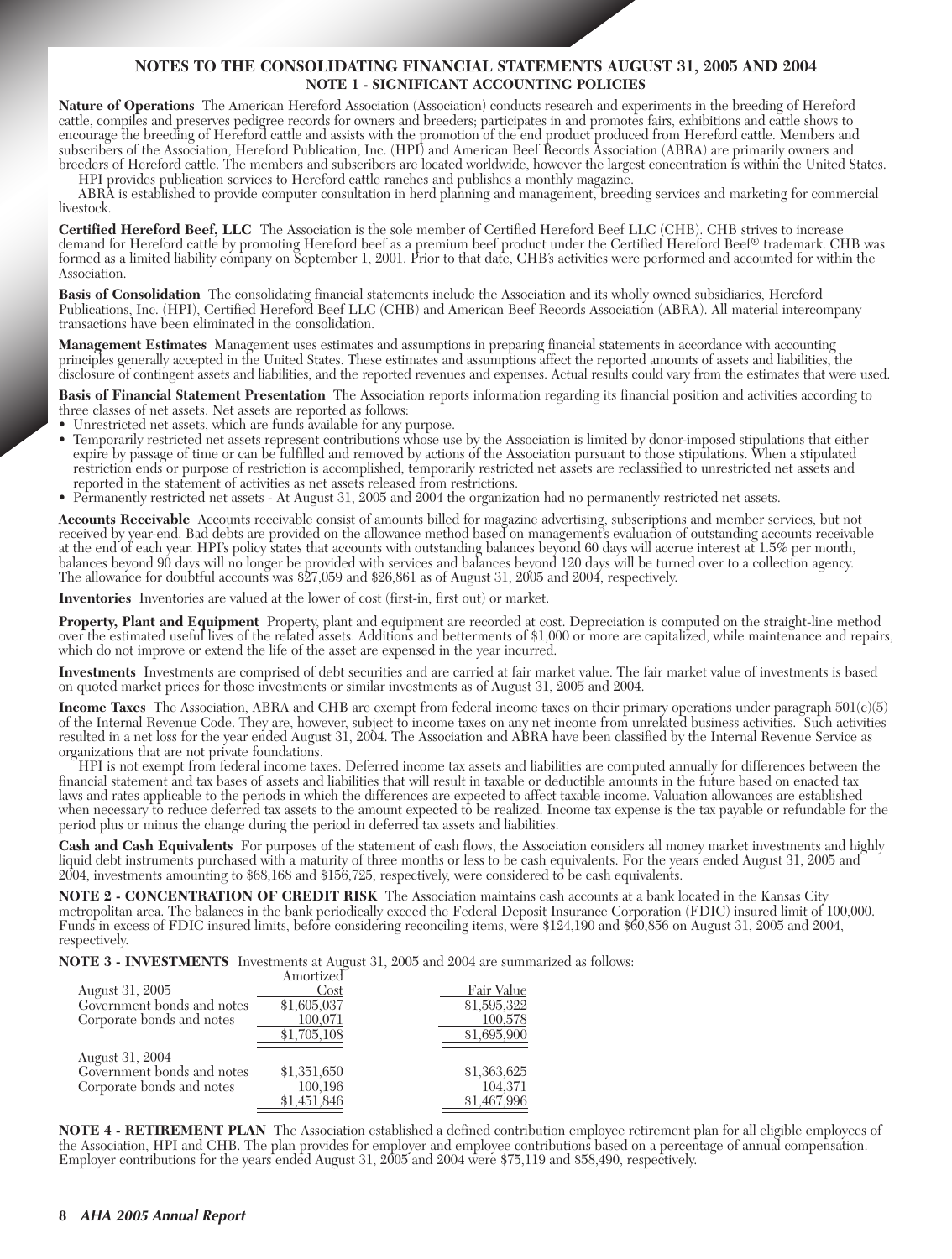**NOTE 5 - LONG-TERM DEBT** Installment notes for automobiles, interest rates vary from 5.00% to 5.85%, maturing February 2007 through July 2008, collateralized by related vehicles. Long-term debt consists of the following at August 31:

|                 | 2005     | 2004     |
|-----------------|----------|----------|
|                 | \$31.802 | \$17.217 |
| Current portion | 10.685   | (6.640)  |
| Long-term debt  | 001117   |          |

Future maturities of long-term debt for the years ending August 31 are as follows:

| r the years ending rugust or are as follows. |          |
|----------------------------------------------|----------|
| 2006                                         | \$10,685 |
| 2007                                         | 11.281   |
| 2008                                         | 9.836    |
|                                              | \$31.802 |
|                                              |          |

At August 31, 2004, the company had an unused line of credit of \$200,000.

**NOTE 6 - INCOME TAXES** The components of the deferred tax assets at August 31 are as follows:

|                                                                                      | 2005                 | 2004                 |
|--------------------------------------------------------------------------------------|----------------------|----------------------|
| Deferred tax assets:<br>Net operating loss carryforwards<br>Less valuation allowance | \$402.341<br>402.341 | \$427,000<br>427,000 |

HPI has net operating loss carryforwards of \$1,183,355 available to offset future federal and state taxable income through 2023. The net operating loss carryforwards will expire in the years ending August 31 as follows:

| 2005  | \$42,805    |
|-------|-------------|
| 2006  | 83,909      |
| 2007  | 25,389      |
| 2008  | 72,964      |
| 2009  | 4,660       |
| 2010  | 179,332     |
| 2011  | 114,044     |
| 2018  | 93,429      |
| 2019  | 168,100     |
| 2020  | 157,696     |
| 2021  | 95,052      |
| 2022  | 116,294     |
| 2023  | 29,681      |
| Total | \$1,183,355 |

**NOTE 7 - RELATED PARTY TRANSACTIONS** HPI and CHB rent office space from AHA for \$1,875 and \$625 a month, respectively. HPI pays the Association \$300 a month for the use of computer and accounting resources. These amounts have been eliminated in the consolidated financial statements.

**NOTE 8 - SUPPLEMENTAL CASH FLOW INFORMATION** Interest paid during the years ended August 31, 2005 and 2004, was \$396 and \$2,515, respectively.

Noncash investing and financing transactions during the years ended August 31 were as follows:

|                                      | 2005      | 2004      |
|--------------------------------------|-----------|-----------|
| Purchase of equipment                | \$165.696 | \$111.451 |
| Equipment financed by long-term debt | (33.585)  | (36.284)  |
| Cash paid for equipment              | \$132.111 | \$75,167  |

**NOTE 9 - TEMPORARILY RESTRICTED NET ASSETS** Temporarily restricted net assets are funds donated for the purpose of awarding the Supreme Champion Hereford of the Denver show — \$2,500 yearly.

#### **INDEPENDENT AUDITOR'S REPORT**

Board of Directors/American Hereford Association/Kansas City, Missouri,

We have audited the accompanying consolidating statements of financial position of American Hereford Association and Subsidiaries as of August 31, 2005 and 2004, and the related consolidating statements of activities and cash flows for the years then ended. These consolidating financial statements are the responsibility of the Association's management. Our responsibility is to express an opinion on these consolidating financial statements based on our audits.

We conducted our audits in accordance with auditing standards generally accepted in the United States. Those standards require that we plan and perform the audit to obtain reasonable assurance about whether the financial statements are free of material misstatement. An audit includes examining, on a test basis, evidence supporting the amounts and disclosures in the financial statements. An audit also includes assessing the accounting principles used and significant estimates made by management, as well as evaluating the overall financial statement presentation. We believe that our audits provide a reasonable basis for our opinion.

In our opinion, the consolidating financial statements referred to above present fairly, in all material respects, the financial position of American Hereford Association and Subsidiaries as of August 31, 2005 and 2004, and the changes in net assets and its cash flows for the years then ended, in conformity with accounting principles generally accepted in the United States.

September 26, 2005

Pursuant to its bylaws, the American Hereford Association submits the above financial information for its members as of the close of this fiscal year ended August 31, 2005.

AMERICAN HEREFORD ASSOCIATION, CRAIG HUFFHINES, EXECUTIVE VICE PRESIDENT